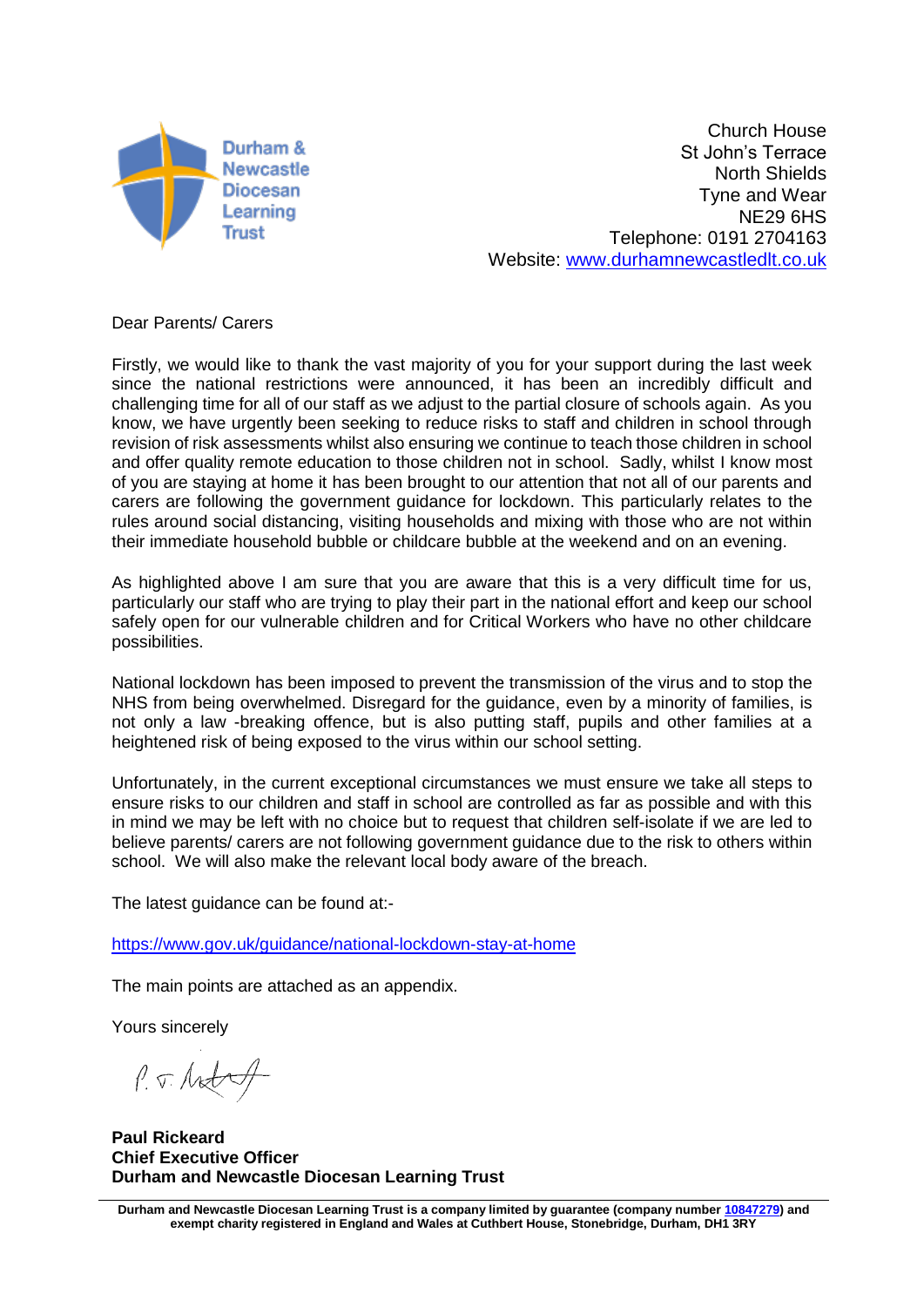The latest guidance can be found at:

<https://www.gov.uk/guidance/national-lockdown-stay-at-home>

# **Below is advice taken directly from the guidance:**

You should follow this guidance immediately. This is [the law.](https://www.legislation.gov.uk/uksi/2020/1374/contents)

# **Leaving home**

You must not leave, or be outside of your home except where necessary. You may leave the home to:

- shop for basic necessities, for you or a vulnerable person
- go to work, or provide voluntary or charitable services, if you cannot reasonably do so from home
- exercise with your household (or support bubble) or one other person, this should be limited to once per day, and you should not travel outside your local area.
- meet your [support bubble](https://www.gov.uk/guidance/making-a-support-bubble-with-another-household) or [childcare bubble](https://www.gov.uk/guidance/making-a-childcare-bubble-with-another-household) where necessary, but only if you are legally permitted to form one
- seek medical assistance or avoid injury, illness or risk of harm (including domestic abuse)
- attend education or childcare for those eligible

# **Meeting others and care**

You can leave home:

- to visit people in your [support bubble](https://www.gov.uk/guidance/making-a-support-bubble-with-another-household) ( if you are legally permitted to form one)
- to provide informal childcare for children under 14 as part of a [childcare bubble](https://www.gov.uk/guidance/making-a-childcare-bubble-with-another-household) (for example, to enable parents to work, not to enable social contact between adults)
- to provide care for disabled or vulnerable people
- to provide emergency assistance
- to attend a support group (of up to 15 people)
- for respite care where that care is being provided to a vulnerable person or a person with a disability, or is a short break in respect of a looked-after child.

#### **Exercise**

**You can continue to exercise alone, with one other person or with your household or support bubble.** This should be limited to once per day, and you should not travel outside your local area. You should maintain [social distancing.](https://www.gov.uk/government/publications/coronavirus-covid-19-meeting-with-others-safely-social-distancing/coronavirus-covid-19-meeting-with-others-safely-social-distancing) See [exercising.](https://www.gov.uk/guidance/national-lockdown-stay-at-home#exercising)

# **Exercising**

**Durham and Newcastle Diocesan Learning Trust is a company limited by guarantee (company number [10847279\)](tel:10847279) and exempt charity registered in England and Wales at Cuthbert House, Stonebridge, Durham, DH1 3RY**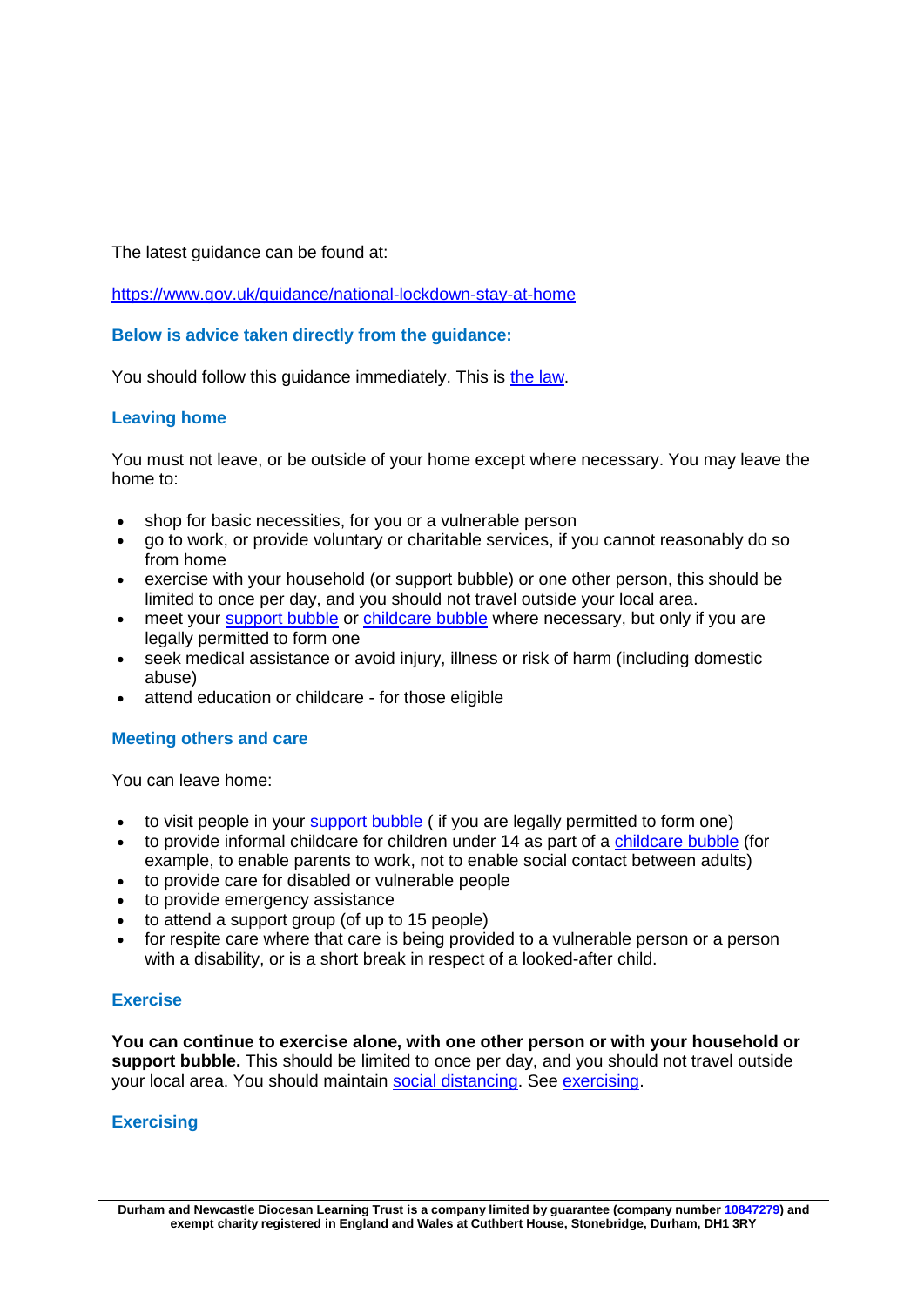**You should minimise time spent outside your home, but you can leave your home to exercise. This should be limited to once per day, and you should not travel outside your local area.**

You can exercise in a public outdoor place:

- by yourself
- with the people you live with
- with your support bubble (if you are legally permitted to form one)
- in a childcare bubble where providing childcare
- or, when on your own, with 1 person from another household

This includes but is not limited to running, cycling, walking, and swimming. Personal training can continue one-on-one unless everyone is within the same household or support bubble.

## **Support and childcare bubbles**

You have to meet certain eligibility rules to form a support or childcare bubble. This means not everyone will be able to form a bubble.

A [support bubble](https://www.gov.uk/guidance/making-a-support-bubble-with-another-household#who-can-make-a-support-bubble) is a support network which links two households. You can form a support bubble with another household of any size only if you meet the [eligibility rules.](https://www.gov.uk/guidance/making-a-support-bubble-with-another-household#who-can-make-a-support-bubble)

It is against the law to form a support bubble if you do not follow these rules.

You are permitted to leave your home to visit your support bubble (and to stay overnight with them). However, if you form a support bubble, it is best if this is with a household who live locally. This will help prevent the virus spreading from an area where more people are infected.

If you live in a household with anyone aged under 14, you can form a [childcare bubble.](https://www.gov.uk/guidance/making-a-childcare-bubble-with-another-household) This allows friends or family from **one other household** to provide informal childcare.

**You must not meet socially with your childcare bubble**, and must avoid seeing members of your childcare and support bubbles at the same time.

There is separate guidance for [support bubbles](https://www.gov.uk/guidance/making-a-support-bubble-with-another-household) and [childcare bubbles.](https://www.gov.uk/guidance/making-a-childcare-bubble-with-another-household)

#### **What a support bubble is**

A support bubble is a support network which links **2 households**. You have to meet certain eligibility rules to form a support bubble. This means not everyone will be able to form a support bubble.

Once you're in a support bubble, you can think of yourself as being in one 'household'. It means you can have close contact with the other household in your bubble as if they were members of your own household. This means you do not need to maintain social distance with people in your support bubble.

You should continue to follow [social distancing guidance](https://www.gov.uk/government/publications/coronavirus-covid-19-meeting-with-others-safely-social-distancing) with people outside of your household or support bubble. This is critical to keeping you, your family and friends as safe as possible.

If you form a support bubble, it is best if this is with a household who live locally. This will help prevent the virus spreading from an area where more people are infected.